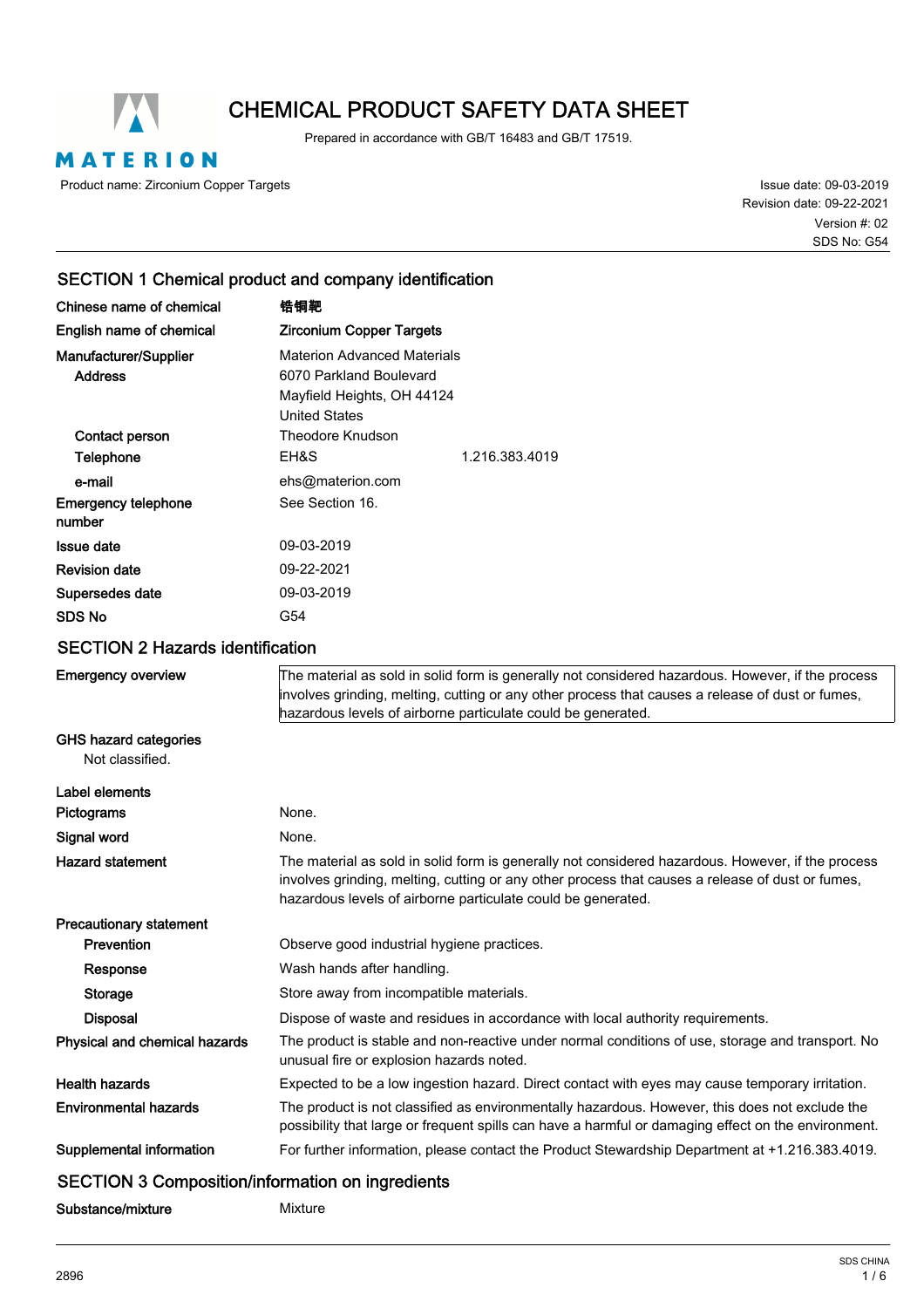| <b>Chemical name</b>                                       |                                                                                                                                                                                                       | Concentration (%)            | <b>CAS Number</b> |
|------------------------------------------------------------|-------------------------------------------------------------------------------------------------------------------------------------------------------------------------------------------------------|------------------------------|-------------------|
| 铜                                                          |                                                                                                                                                                                                       | $25 - 50$                    | 7440-50-8         |
| Copper                                                     |                                                                                                                                                                                                       |                              |                   |
| Other components below reportable levels                   |                                                                                                                                                                                                       | $50 - 75$                    |                   |
| <b>SECTION 4 First aid measures</b>                        |                                                                                                                                                                                                       |                              |                   |
| Inhalation                                                 | Move to fresh air. Call a physician if symptoms develop or persist.                                                                                                                                   |                              |                   |
| <b>Skin contact</b>                                        | Wash off with soap and water. Get medical attention if irritation develops and persists.                                                                                                              |                              |                   |
| Eye contact                                                | Immediately flush eyes with plenty of water for at least 15 minutes. Remove contact lenses, if<br>present and easy to do. Continue rinsing. If eye irritation persists: Get medical advice/attention. |                              |                   |
| Ingestion                                                  | Rinse mouth. Get medical attention if symptoms occur.                                                                                                                                                 |                              |                   |
| Most important symptoms and<br>health effects              | Under normal conditions of intended use, this material does not pose a risk to health.                                                                                                                |                              |                   |
| Personal protection for first-aid<br>responders            | If you feel unwell, seek medical advice (show the label where possible). Ensure that medical<br>personnel are aware of the material(s) involved, and take precautions to protect themselves.          |                              |                   |
| <b>SECTION 5 Fire-fighting measures</b>                    |                                                                                                                                                                                                       |                              |                   |
| <b>Extinguishing media</b>                                 | Powder. Dry sand.                                                                                                                                                                                     |                              |                   |
| Extinguishing media to avoid                               | Carbon dioxide (CO2).                                                                                                                                                                                 |                              |                   |
| Specific hazards                                           | Non-combustible, substance itself does not burn.                                                                                                                                                      |                              |                   |
| Special fire fighting procedures                           | Move containers from fire area if you can do so without risk.                                                                                                                                         |                              |                   |
| Protection of fire-fighters                                | Wear suitable protective equipment.                                                                                                                                                                   |                              |                   |
| General fire hazards                                       | No unusual fire or explosion hazards noted.                                                                                                                                                           |                              |                   |
| Specific methods                                           | Use standard firefighting procedures and consider the hazards of other involved materials.                                                                                                            |                              |                   |
| <b>SECTION 6 Accidental release measures</b>               |                                                                                                                                                                                                       |                              |                   |
| For non-emergency<br>personnel                             | Personal precautions, protective equipment and emergency procedures<br>Keep unnecessary personnel away. For personal protection, see section 8 of the SDS.                                            |                              |                   |
| For emergency responders                                   | Keep unnecessary personnel away. Use personal protection recommended in Section 8 of the<br>SDS.                                                                                                      |                              |                   |
| <b>Environmental precautions</b>                           | No special environmental precautions required.                                                                                                                                                        |                              |                   |
| Clean-up methods and materials<br>and containment measures | Stop the flow of material, if this is without risk. Collect and dispose of spillage as indicated in<br>section 13 of the SDS.                                                                         |                              |                   |
| <b>Prevention of secondary</b><br>hazards                  | Not available.                                                                                                                                                                                        |                              |                   |
| <b>SECTION 7 Handling and storage</b>                      |                                                                                                                                                                                                       |                              |                   |
| Handling                                                   | Observe good industrial hygiene practices.                                                                                                                                                            |                              |                   |
| <b>Storage</b>                                             | Store away from incompatible materials (see Section 10 of the SDS).                                                                                                                                   |                              |                   |
| <b>SECTION 8 Exposure controls/personal protection</b>     |                                                                                                                                                                                                       |                              |                   |
| <b>Exposure limits</b>                                     |                                                                                                                                                                                                       |                              |                   |
| $2.1 - 2007$                                               | China OELs. Occupational Exposure Limits for Hazardous Agents in the Workplace, Chemical Hazardous Agents (GBZ                                                                                        |                              |                   |
| Components                                                 | <b>Type</b>                                                                                                                                                                                           | Value                        | Form              |
| Copper (CAS 7440-50-8)                                     | PC-TWA                                                                                                                                                                                                | 1 mg/m $3$<br>$0.2$ mg/m $3$ | Dust.<br>Fume.    |

Biological limit values No biological exposure limits noted for the ingredient(s). Monitoring methods **Follow** standard monitoring procedures.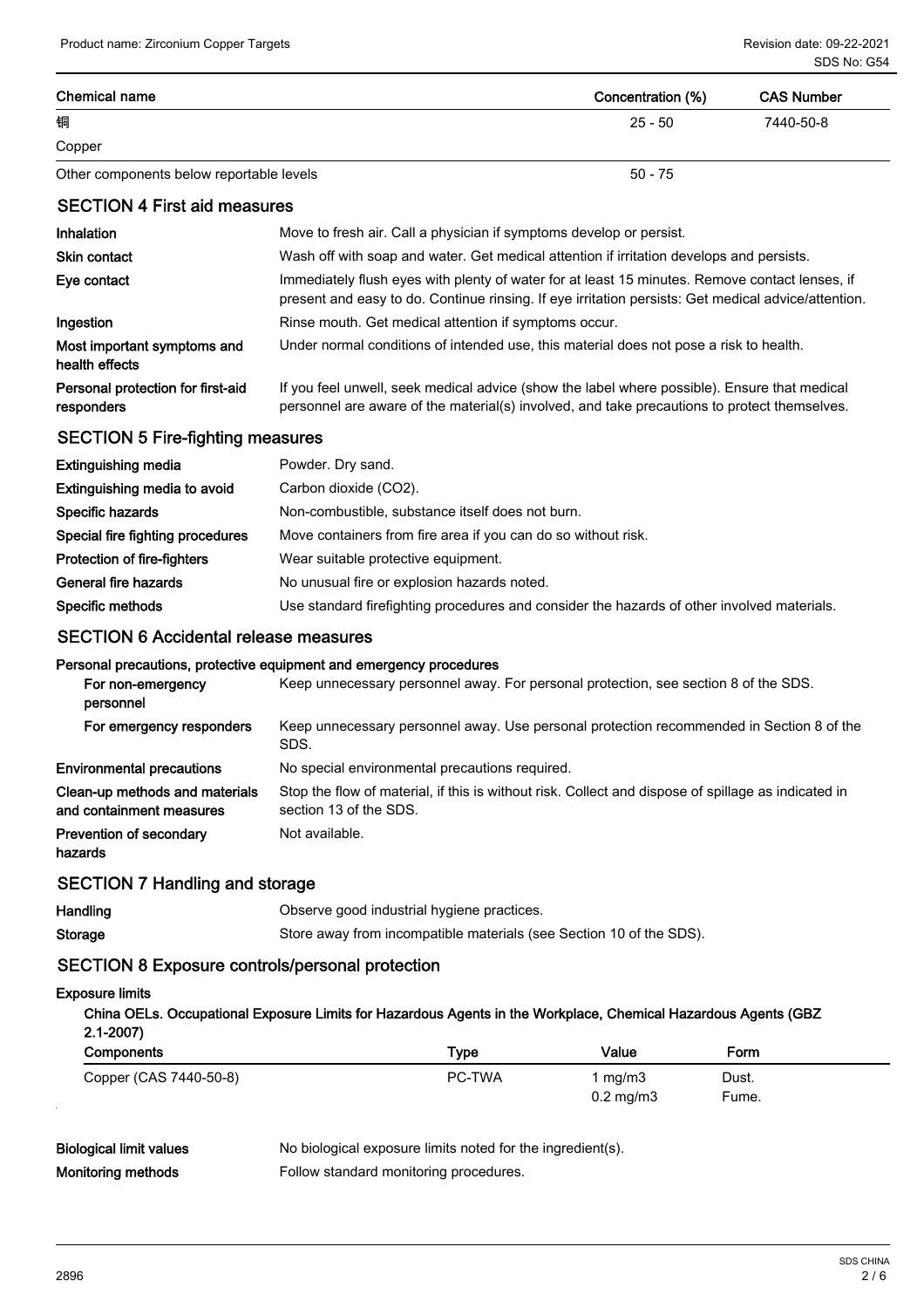| <b>Engineering measures</b>   | Good general ventilation should be used. Ventilation rates should be matched to conditions. If<br>applicable, use process enclosures, local exhaust ventilation, or other engineering controls to<br>maintain airborne levels below recommended exposure limits. If exposure limits have not been<br>established, maintain airborne levels to an acceptable level. Provide eyewash station. |
|-------------------------------|---------------------------------------------------------------------------------------------------------------------------------------------------------------------------------------------------------------------------------------------------------------------------------------------------------------------------------------------------------------------------------------------|
| Personal protective equipment |                                                                                                                                                                                                                                                                                                                                                                                             |
| <b>Respiratory protection</b> | In case of insufficient ventilation, wear suitable respiratory equipment.                                                                                                                                                                                                                                                                                                                   |
| Hand protection               | Wear gloves to prevent metal cuts and skin abrasions during handling.                                                                                                                                                                                                                                                                                                                       |
| Eye protection                | Wear safety glasses with side shields (or goggles).                                                                                                                                                                                                                                                                                                                                         |
| Skin and body protection      | Wear suitable protective clothing.                                                                                                                                                                                                                                                                                                                                                          |
| Hygiene measures              | Always observe good personal hygiene measures, such as washing after handling the material<br>and before eating, drinking, and/or smoking. Routinely wash work clothing and protective<br>equipment to remove contaminants.                                                                                                                                                                 |

## SECTION 9 Physical and chemical properties

| Appearance                                                 |                 |
|------------------------------------------------------------|-----------------|
| <b>Physical state</b>                                      | Solid.          |
| Form                                                       | Solid.          |
| Color                                                      | Grey.           |
| Odor                                                       | None.           |
| Odor threshold                                             | Not applicable. |
| рH                                                         | Not applicable. |
| Melting point/freezing point                               | Not applicable. |
| Boiling point, initial boiling point,<br>and boiling range | Not applicable. |
| Flash point                                                | Not applicable. |
| Flammability limit - lower (%)                             | Not applicable. |
| Flammability limit - lower (%)<br>temperature              | Not applicable. |
| Flammability limit - upper (%)                             | Not applicable. |
| Flammability limit - upper (%)<br>temperature              | Not applicable. |
| Explosive limit - lower (%)                                | Not applicable. |
| Explosive limit - lower (%)<br>temperature                 | Not applicable. |
| Explosive limit - upper (%)                                | Not applicable. |
| Explosive limit - upper (%)<br>temperature                 | Not applicable. |
| Vapor pressure                                             | Not applicable. |
| <b>Vapor density</b>                                       | Not applicable. |
| <b>Relative density</b>                                    | Not applicable. |
| Density                                                    | Not applicable. |
| Solubility(ies)<br>Solubility (water)                      | Insoluble.      |
| <b>Partition coefficient</b><br>(n-octanol/water)          | Not applicable. |
| Auto-ignition temperature                                  | Not applicable. |
| Decomposition temperature                                  | Not applicable. |
| <b>Evaporation rate</b>                                    | Not applicable. |
| Flammability (solid, gas)                                  | Not applicable. |
| Other data<br><b>Explosive properties</b>                  | Not explosive.  |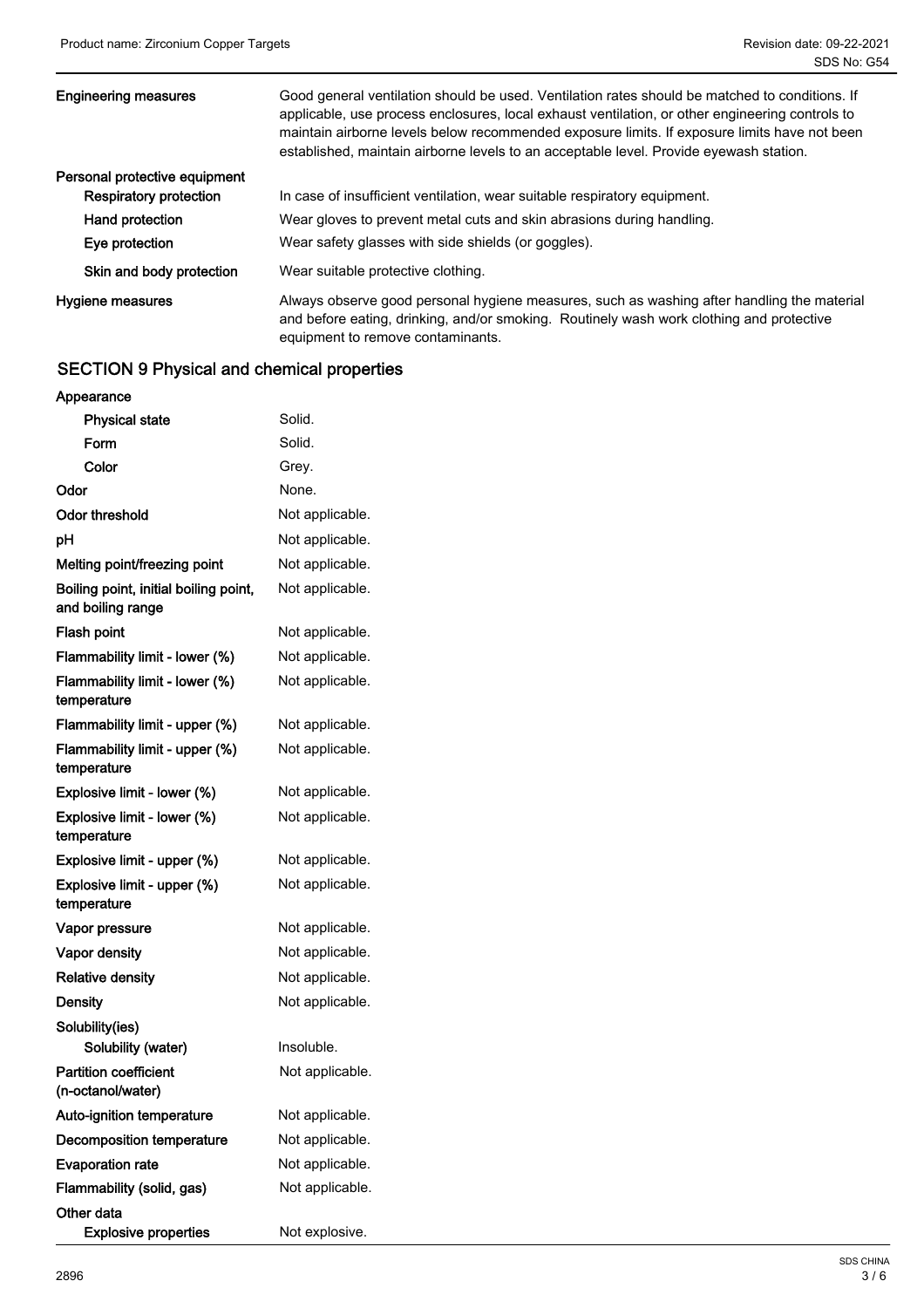| Flammability                | Not flammable.  |
|-----------------------------|-----------------|
| <b>Oxidizing properties</b> | Not oxidizing.  |
| <b>Viscosity</b>            | Not applicable. |

## SECTION 10 Stability and reactivity

| Reactivity                            | The product is stable and non-reactive under normal conditions of use, storage and transport. |
|---------------------------------------|-----------------------------------------------------------------------------------------------|
| <b>Stability</b>                      | Material is stable under normal conditions.                                                   |
| Possibility of hazardous<br>reactions | No dangerous reaction known under conditions of normal use.                                   |
| Conditions to avoid                   | Contact with incompatible materials.                                                          |
| Incompatible materials                | Acids, Alkalies.                                                                              |
| Hazardous decomposition<br>products   | No hazardous decomposition products are known.                                                |

# SECTION 11 Toxicological information

| <b>Acute toxicity</b>                                         | None known.                                       |  |
|---------------------------------------------------------------|---------------------------------------------------|--|
| Routes of exposure                                            | Inhalation. Eye contact.                          |  |
| <b>Symptoms</b>                                               | None known.                                       |  |
| Skin corrosion/irritation                                     | Not likely, due to the form of the product.       |  |
| Serious eye damage/eye<br>irritation                          | None known.                                       |  |
| Respiratory or skin sensitization                             |                                                   |  |
| Respiratory sensitization                                     | Not a respiratory sensitizer.                     |  |
| Skin sensitizer                                               | Not a skin sensitizer.                            |  |
| Germ cell mutagenicity                                        | Not classified.                                   |  |
| Carcinogenicity                                               | Not classifiable as to carcinogenicity to humans. |  |
| Toxic to reproduction                                         | Not classified.                                   |  |
| Specific target organ toxicity<br>following single exposure   | Not classified.                                   |  |
| Specific target organ toxicity<br>following repeated exposure | Not classified.                                   |  |
| <b>Aspiration hazard</b>                                      | Not an aspiration hazard.                         |  |
| <b>Chronic effects</b>                                        | None known.                                       |  |
|                                                               |                                                   |  |

## SECTION 12 Ecological information

## Ecotoxicological data

| <b>Components</b> |                                                                                                               |      | <b>Species</b>                                                                                                                                                                                        | <b>Test Results</b> |
|-------------------|---------------------------------------------------------------------------------------------------------------|------|-------------------------------------------------------------------------------------------------------------------------------------------------------------------------------------------------------|---------------------|
|                   | Copper (CAS 7440-50-8)                                                                                        |      |                                                                                                                                                                                                       |                     |
|                   | Aquatic                                                                                                       |      |                                                                                                                                                                                                       |                     |
|                   | Acute                                                                                                         |      |                                                                                                                                                                                                       |                     |
|                   | Crustacea                                                                                                     | EC50 | Blue crab (Callinectes sapidus)                                                                                                                                                                       | $0.0031$ mg/l       |
|                   | Fish                                                                                                          | LC50 | Fathead minnow (Pimephales promelas) 0.0219 - 0.0446 mg/l, 96 hours                                                                                                                                   |                     |
| Ecotoxicity       |                                                                                                               |      | The product is not classified as environmentally hazardous. However, this does not exclude the<br>possibility that large or frequent spills can have a harmful or damaging effect on the environment. |                     |
|                   | Persistence and degradability<br>No data is available on the degradability of any ingredients in the mixture. |      |                                                                                                                                                                                                       |                     |
|                   | <b>Bioaccumulation</b><br>No data available.                                                                  |      |                                                                                                                                                                                                       |                     |
|                   | Mobility in soil<br>No data available for this product.                                                       |      |                                                                                                                                                                                                       |                     |
|                   | Other hazardous effects                                                                                       |      | No other adverse environmental effects (e.g. ozone depletion, photochemical ozone creation<br>potential, endocrine disruption, global warming potential) are expected from this component.            |                     |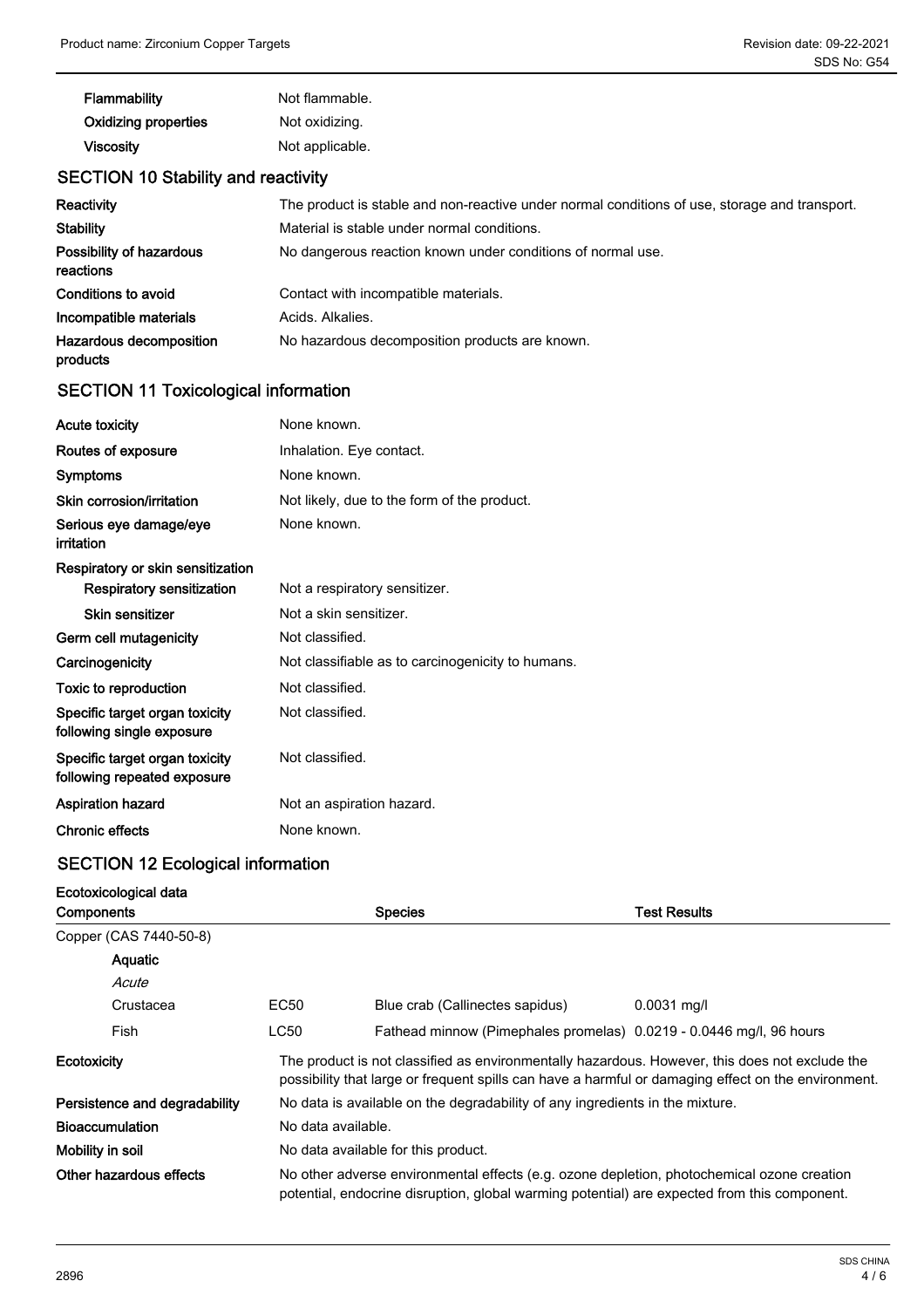### SECTION 13 Disposal considerations

| <b>Residual waste</b>      | Dispose of in accordance with local regulations. Empty containers or liners may retain some<br>product residues. This material and its container must be disposed of in a safe manner (see:<br>Disposal instructions). |
|----------------------------|------------------------------------------------------------------------------------------------------------------------------------------------------------------------------------------------------------------------|
| Contaminated packaging     | Since emptied containers may retain product residue, follow label warnings even after container is<br>emptied. Empty containers should be taken to an approved waste handling site for recycling or<br>disposal.       |
| Local disposal regulations | Collect and reclaim or dispose in sealed containers at licensed waste disposal site. Dispose of<br>contents/container in accordance with local/regional/national/international regulations.                            |

#### SECTION 14 Transport information

#### CNDG

Not regulated as dangerous goods.

## IATA Not regulated as dangerous goods.

IMDG

Not regulated as dangerous goods.

Transport in bulk according to Not applicable. Annex II of MARPOL 73/78 and

the IBC Code

### SECTION 15 Regulatory information

#### Law of the People's Republic of China on Prevention and Control of Occupational Diseases

#### Classification of occupational disease hazards

COPPER AND ITS COMPOUNDS (CAS 7440-50-8)

#### Regulations on the Control over Safety of Dangerous Chemicals

Not regulated.

## Provision on the Environmental Administration of New Chemical Substances

China Inventory of Existing Chemical Substances

| Country(s) or region | Inventory name                                     | On inventory (yes/no)* |
|----------------------|----------------------------------------------------|------------------------|
| China                | Inventory of Existing Chemical Substances in China | Yes                    |
|                      | (IECSC)                                            |                        |

\*A "Yes" indicates that all components of this product comply with the inventory requirements administered by the governing country(s) A "No" indicates that one or more components of the product are not listed or exempt from listing on the inventory administered by the governing country(s).

#### Other regulations

This safety data sheet conforms to the following laws, regulations and standards: Measures for the Safe Use of Chemicals in Workplaces General Rules for Preparation of Precautionary Labels for Chemicals (GB15258-2009 ) Regulations on Labor Protection in Workplaces Where Toxic Products Are Used Packing Symbol of Dangerous Goods(GB190-2009) Regulations on the Control over Safety of Dangerous Chemicals Safety Data Sheet for Chemical Products - Content and Order of Sections (GB/T 16483-2008) Packing - Pictorial Marking for Handling of Goods (GB/T191-2009)

#### International regulations

Stockholm Convention Not applicable. Rotterdam Convention Not applicable. Montreal Protocol Not applicable. Kyoto protocol Not applicable. Basel Convention

Not applicable.